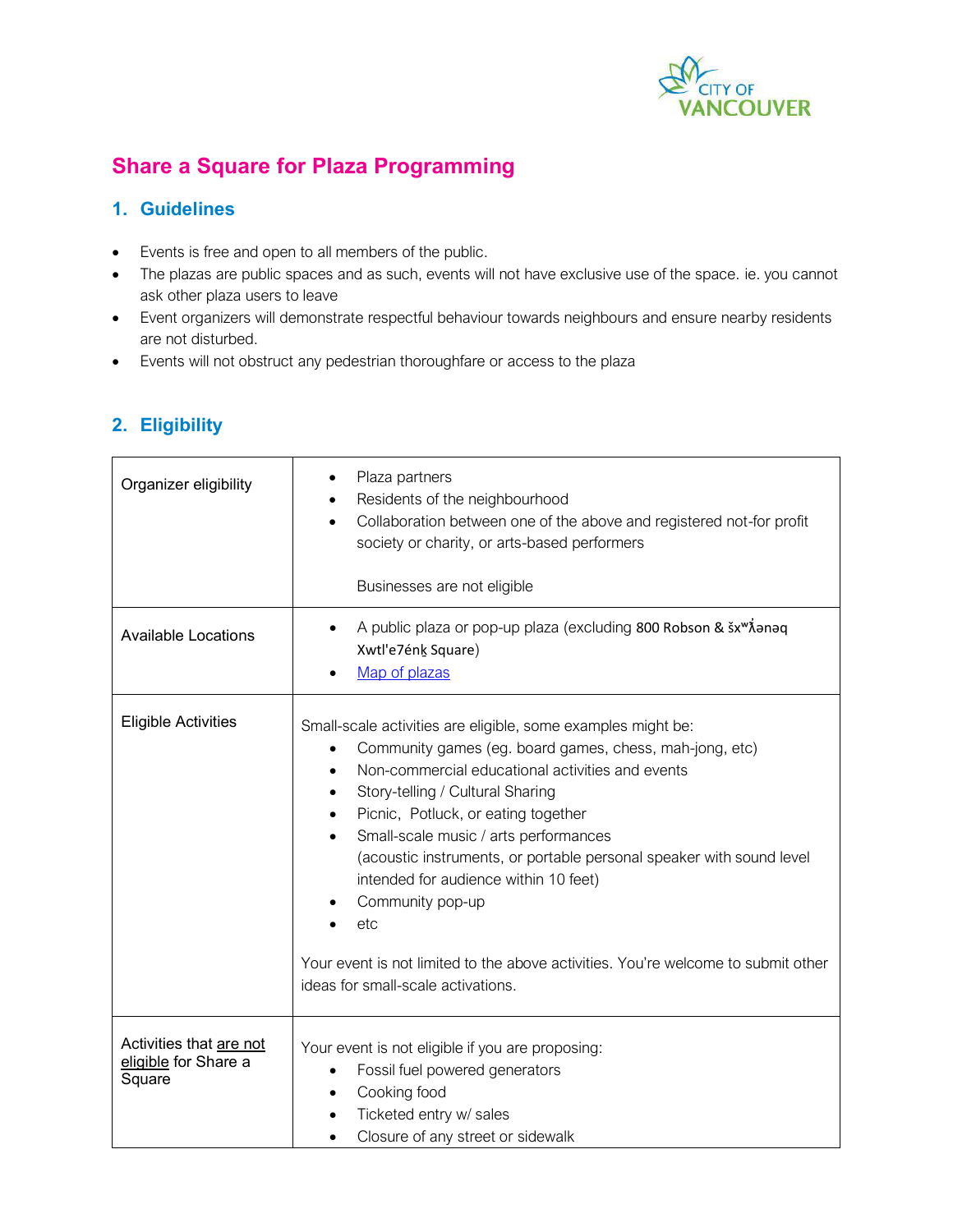|                             | High risk sports (eg. skateboarding)                                                                                                                                                        |  |  |
|-----------------------------|---------------------------------------------------------------------------------------------------------------------------------------------------------------------------------------------|--|--|
|                             | Fundraising, advertising, or marketing related to earning a person or an<br>$\bullet$<br>entity a profit                                                                                    |  |  |
|                             | Installation of structures (eg. stages, platforms, etc) other than a<br>$\bullet$<br>maximum of six 10ft x 10ft pop-up tents                                                                |  |  |
|                             | Weddings                                                                                                                                                                                    |  |  |
|                             | If your event requires any of the above, please apply for a special event permit.                                                                                                           |  |  |
| Attendees                   | Share a Square is intended for small-scale, neighbourhood-oriented activities.<br>Larger events should apply for a special event permit.                                                    |  |  |
| Time                        | Event and all set-up/clean-up activities between 9:00 a.m. and 10:00 p.m.                                                                                                                   |  |  |
| Organizer<br>Responsibility | Temporarily moving furniture out of the way if needed. Cannot be stored off-<br>site. Organizer must return plaza to the state they found it (e.g. put the furniture<br>back in its place). |  |  |

**COVID 19 Response:** All activities must abide by current provincial public health order relating to Covid19 and social distancing, seating and crowding.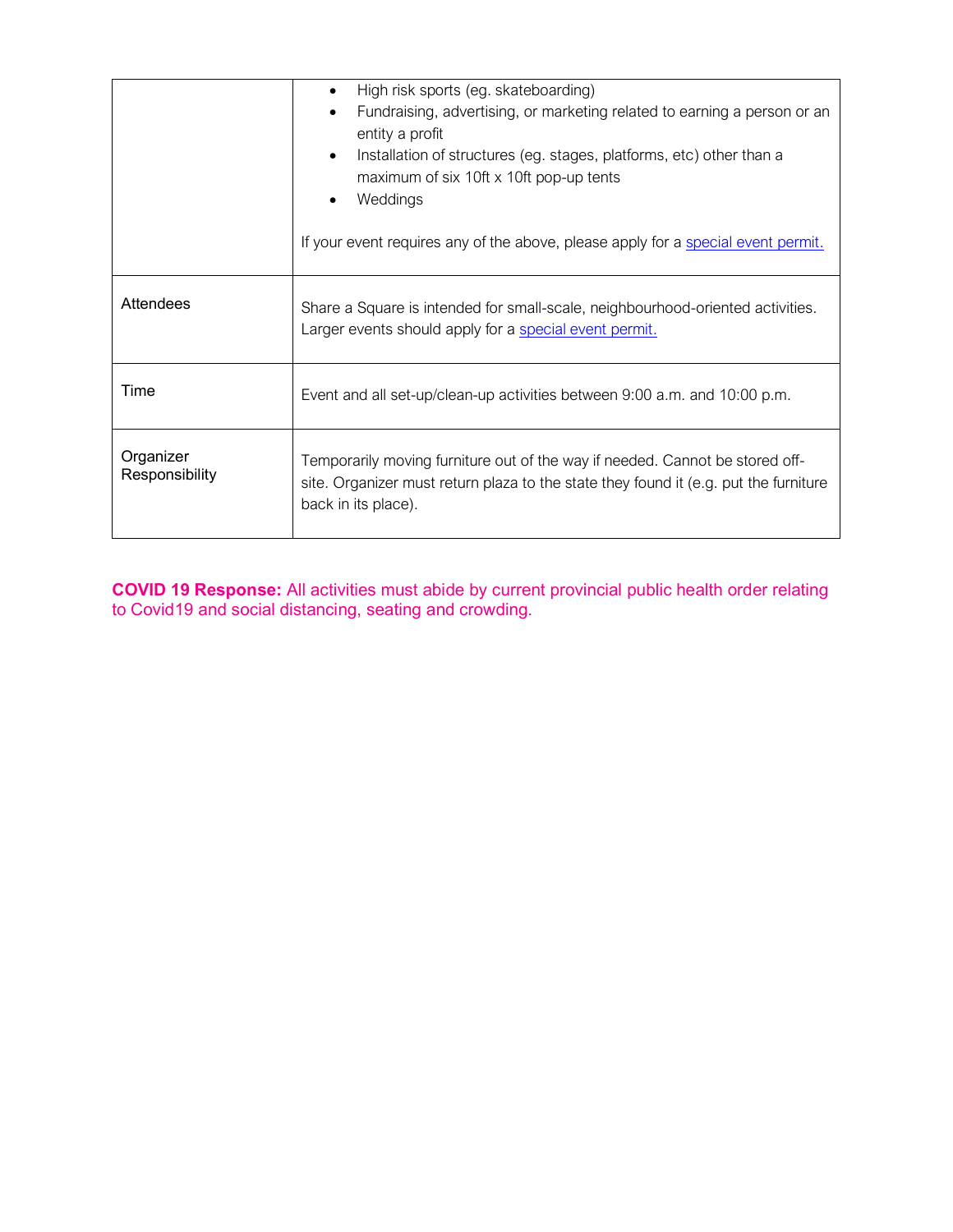## **Share a Square Application Form**

- Please fill the following form and send to: *plazas@vancouver.ca*
- Applications must be received at least 10 business days prior to your proposed event
- Staff will work with you to ensure your event and date(s) are eligible

| 1. Event Organizer Contact Information |  |  |
|----------------------------------------|--|--|
| Name                                   |  |  |
| Email                                  |  |  |
| Cell                                   |  |  |

| 2. Organization Details (if applicable) |  |  |  |  |
|-----------------------------------------|--|--|--|--|
| Name                                    |  |  |  |  |
| Address                                 |  |  |  |  |
| City                                    |  |  |  |  |
| Website                                 |  |  |  |  |
| Phone                                   |  |  |  |  |
| Email                                   |  |  |  |  |
| Type                                    |  |  |  |  |

| 3. Event Information |  |  |
|----------------------|--|--|
| Event Name           |  |  |
| Date(s)              |  |  |
| Time                 |  |  |